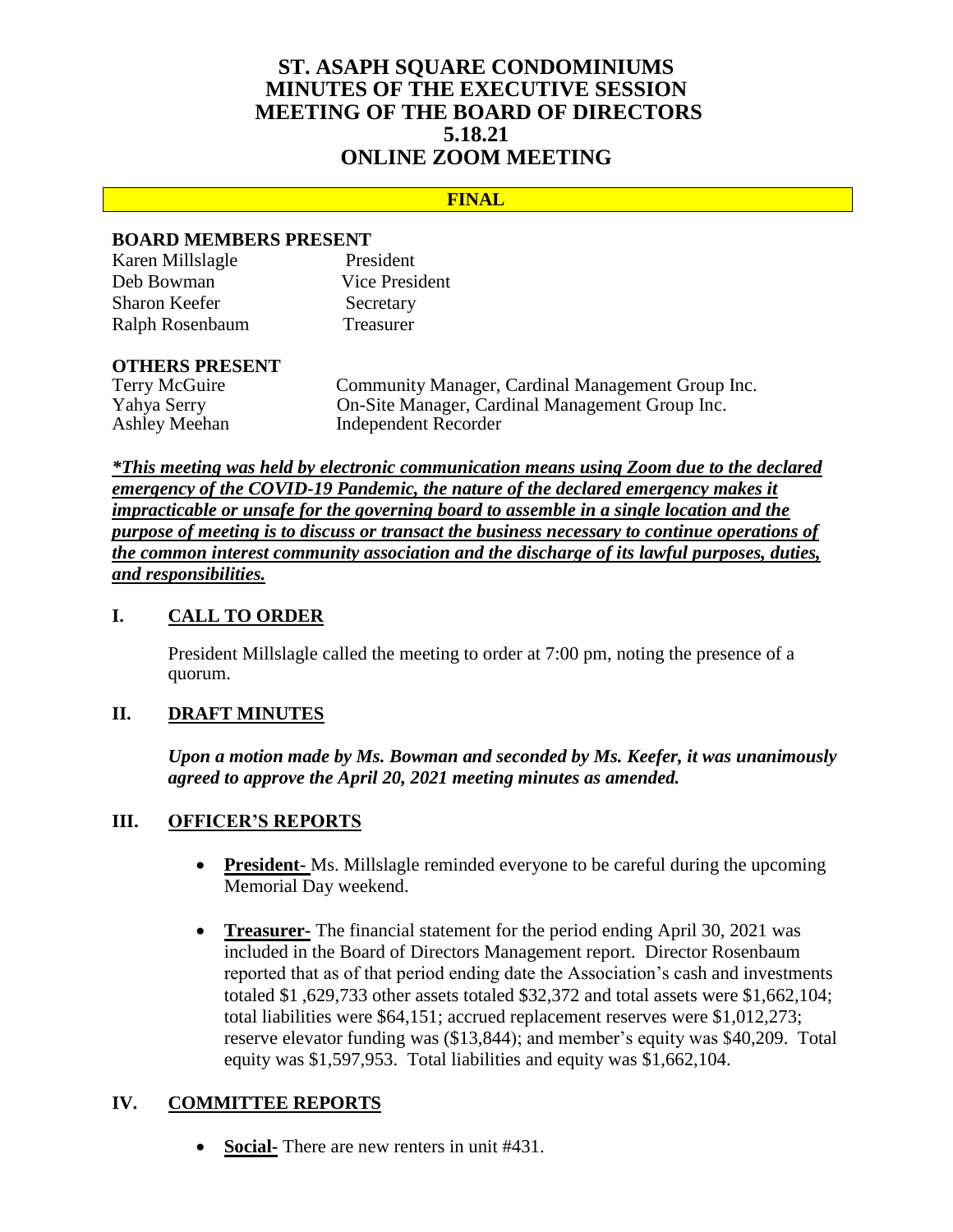St. Asaph Board Meeting May 18, 2021 Page 2

### **FINAL**

• Pool- the Committee noted they have received the credentials for the reservation software and the app associated with it will also serve as the resident's pool passes this year. They are working to ensure that all of the most recent updates available in connection with the COVID-19 restrictions are in effect; they will be in contact with the community when and if any changes occur.

## **V. OTHER REPORTS**

 **Website-** Any updates pertaining to the pool will be posted on the website including instructions on how to download the app and e-blasted to owners.

## **VI. OPEN FORUM**

A resident noted there was a television left on Jefferson Street and it needs to be removed.

Multiple residents commented and discussed the rules for the upcoming pool season and asked questions about the app for the reservation system. One resident stated that she advocates for the use of guest passes for the 2021 season; the Board noted that with the current capacity restrictions they want to ensure owners have the chance to use the pool but restrictions could be changing soon and the rules will as well.

A resident stated the color of the coat applied to the concrete at the surface parking lot was painted three different times and on the third time the color was altered to a color that does not match the pool deck pavers. She inquired when the Action Item spreadsheet on the website will be updated and when Mr. Burton's name will be removed from Head of the Covenants Committee. The Board and Management took note.

A resident was following up on an email she sent pertaining to trees with infestation. She was inquiring if there was going to be treatment applied to the trees. Management noted the treatment was approved and should be applied soon, he will get an update.

A resident asked if the Agenda that is sent out to residents before the Board Meetings could be more in detail advising what topics and contracts are going to be discussed including some sort of forum or platform residents can ask questions and provide feedback and input for better participation. Director Bowman encouraged residents to use the email form on the contact page of the website. The Board and Management took note and reminded residents that they should always email their questions and concerns whenever they feel the need to, they do not need to wait for the monthly Board Meetings.

## **VII. MANAGEMENT REPORT**

 **Pool Passes and Reservations-** Management has secured a pool pass reservation system for the Community that has an app for owners to download on to their